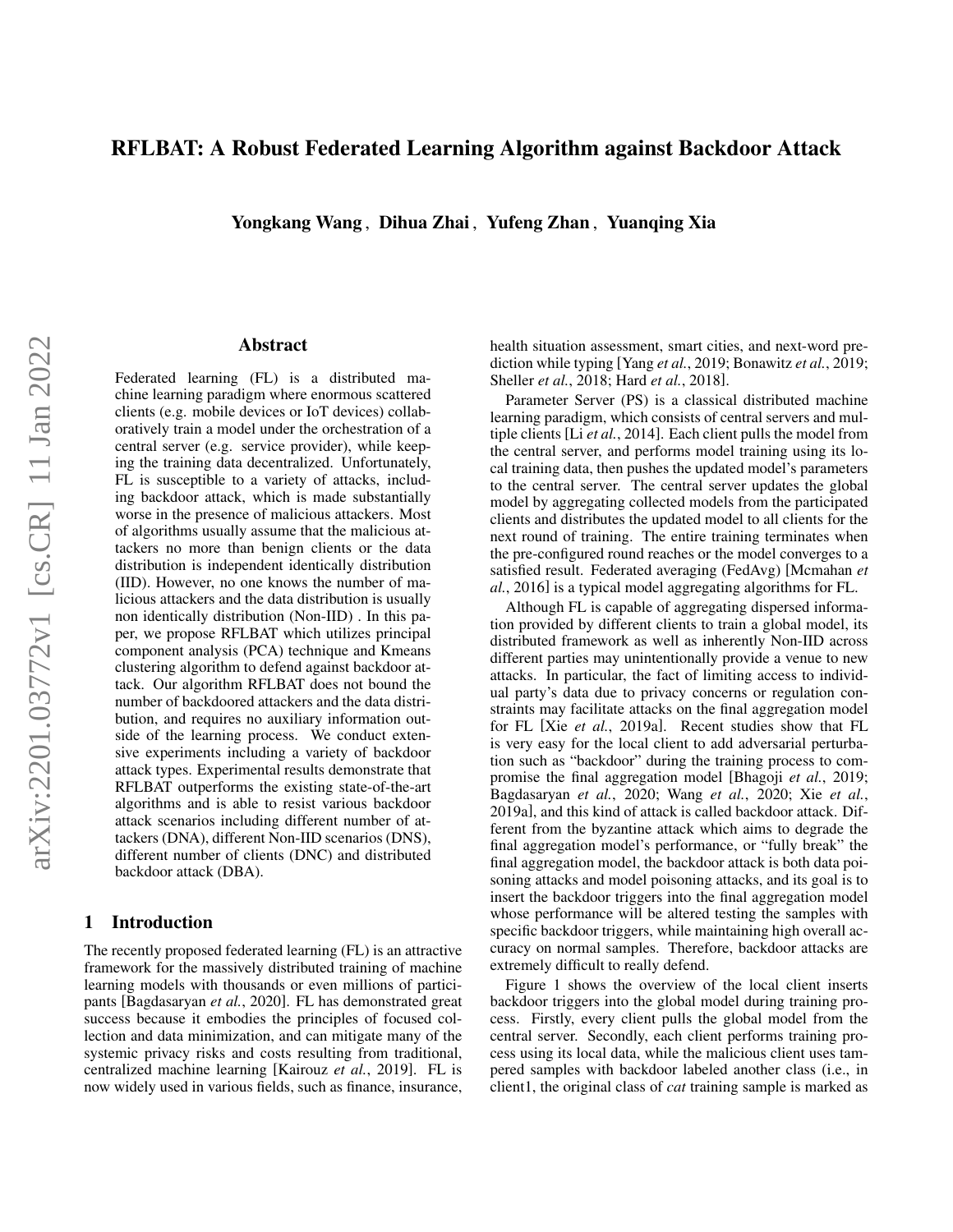*dog* by injecting white triangle backdoor). Third, the participated clients push updated local models to the central server. Finally, the central server aggregates collected updated local models into the global model for the next training round and distributes it to all clients. After multiple rounds of training, the backdoor will be embedded into the global model which will misclassify the samples with the backdoor as the specified class by malicious clients.

<span id="page-1-0"></span>

Figure 1: Overview of the local client inserts backdoor triggers into the global model during training process.

Backdoor attack has aroused great security concerns and become the obstacles in FL system. Intensive robust aggregation algorithms have been proposed against backdoor attacks [\[Blanchard](#page-11-7) *et al.*, 2017; Chen *et al.*[, 2018;](#page-11-8) [Mhamdi](#page-12-4) *et al.*, [2018;](#page-12-4) [Pillutla](#page-12-5) *et al.*, 2019; Yin *et al.*[, 2018;](#page-12-6) Li *et al.*[, 2020;](#page-11-9) Fung *et al.*[, 2018;](#page-11-10) Shen *et al.*[, 2016\]](#page-12-7). Recent study shows that multiple defense algorithms did little to defend against model poisoning attacks without unrealistic assumptions and can hardly defend against distributed backdoor attacks in FL system [Fang *et al.*[, 2020;](#page-11-11) Xie *et al.*[, 2019a\]](#page-12-2). Most state-of-the-art defense algorithms play with mean or median statistics of gradient contributions and usually acquire strong assumptions that the malicious attackers are less than benign clients or the data distribution is IID. The prototypical idea for these defense algorithms is to estimate a true "center" of the received model updates rather than attempting to identify malicious clients [\[Blanchard](#page-11-7) *et al.*, 2017; Chen *et al.*[, 2018;](#page-11-8) [Mhamdi](#page-12-4) *et al.*, 2018; [Pillutla](#page-12-5) *et al.*, 2019; Yin *et al.*[, 2018\]](#page-12-6). Since the impact of backdoor attacks is not completely eliminated, these aggregation algorithms will fail after enough rounds of training.

To completely nullify the impact of backdoor attackers during training process. In this work, we propose RFLBAT against backdoor attacks based on PCA technique and Kmeans clustering algorithm. The key sight in this work is that the backdoored gradients and benign gradients can be clearly distinguished using PCA and partitioned into different clusters through Kmeans algorithm. We use cosine similarity to intelligently select benign gradients to aggregate the global model. Empirically, we conduct evaluation on three diverse datasets including MNIST [\[LeCun](#page-11-12) *et al.*, 1998], FEM- NIST [\[Caldas](#page-11-13) *et al.*, 2018] and Amazon [\[Caldas](#page-11-13) *et al.*, 2018] datasets using logistic regression (LR), convolutional neural network (CNN) and long short-term memory (LSTM) models, respectively. We consider a variety of backdoor attack scenarios including different number of attackers (DNA), different Non-IID scenarios (DNS), different number of participated clients (DNC) and distributed backdoor attack (DBA).

Contributions. In this paper, we summarized the following contributions:

- We design, implement, and evaluate a novel robust aggregation algorithm based on PCA technique and Kmeans clustering algorithm to defend against backdoor attack in FL.
- RFLBAT can effectively distinguish backdoored updates and benign updates and uses cosine similarity to measure the updates of different clients instead of Euclidean distance to select benign updates to aggregate.
- We evaluate the performance of RFLBAT on MNIST, FEMNIST and Amazon Fine Food Reviews datasets. Experimental results show that RFLBAT can defend against various backdoor attackers and outperforms existing algorithms.

## 2 Motivation and Challenges

Motivation. Backdoor attacks aim to insert backdoor triggers into the final global model by training strong poisoned local models and submitting poisoned model updates to the central server, so as to mislead the final global model [\[Bhagoji](#page-11-6) *et al.*, [2019\]](#page-11-6). In FL system, the central server does not know any auxiliary information except the gradients of clients.

To get much higher accuracy of the global model on poisoned samples and clean samples, the gradients sent by backdoored clients are greatly close to benign clients, so as to hardly be detected and removed. Figure [2](#page-2-0) illustrates the gradients distribution of backdoored clients and benign clients. Thus, the central server can hardly distinguish the benign clients and backdoored clients due to the high dimensional gradients, especially in deep learning. Nevertheless, we have found that the backdoored clients and benign clients can be clearly distinguished when they are reduced to a low dimension, as shown in Figure [3.](#page-2-1) Principal component analysis (PCA) [\[Hotelling, 1933\]](#page-11-14) is a dimensionality-reduction technique that returns a compact representation of a multidimensional dataset by reducing the data to a lower dimensional subspace. From Figure [3,](#page-2-1) the gradients can be partitioned into different clusters after using PCA. Therefore, we can use the Kmeans [\[Arthur and Vassilvitskii, 2006\]](#page-11-15) clustering algorithm for clustering analysis and select a cluster containing benign gradients for aggregation.

Challenges. In FL setting, the central server can only access to the outputs of local model updates, while some aggregation algorithms [Li *et al.*[, 2019a;](#page-11-16) Li *et al.*[, 2020;](#page-11-9) Xie *et al.*[, 2019b\]](#page-12-8) assume that the central can access the part or all of the private data. In the real world, this assumption is apparently restricted due to the violation of privacypreserving principle. In addition to this, the role of a client is not always static, which means that a client is benign in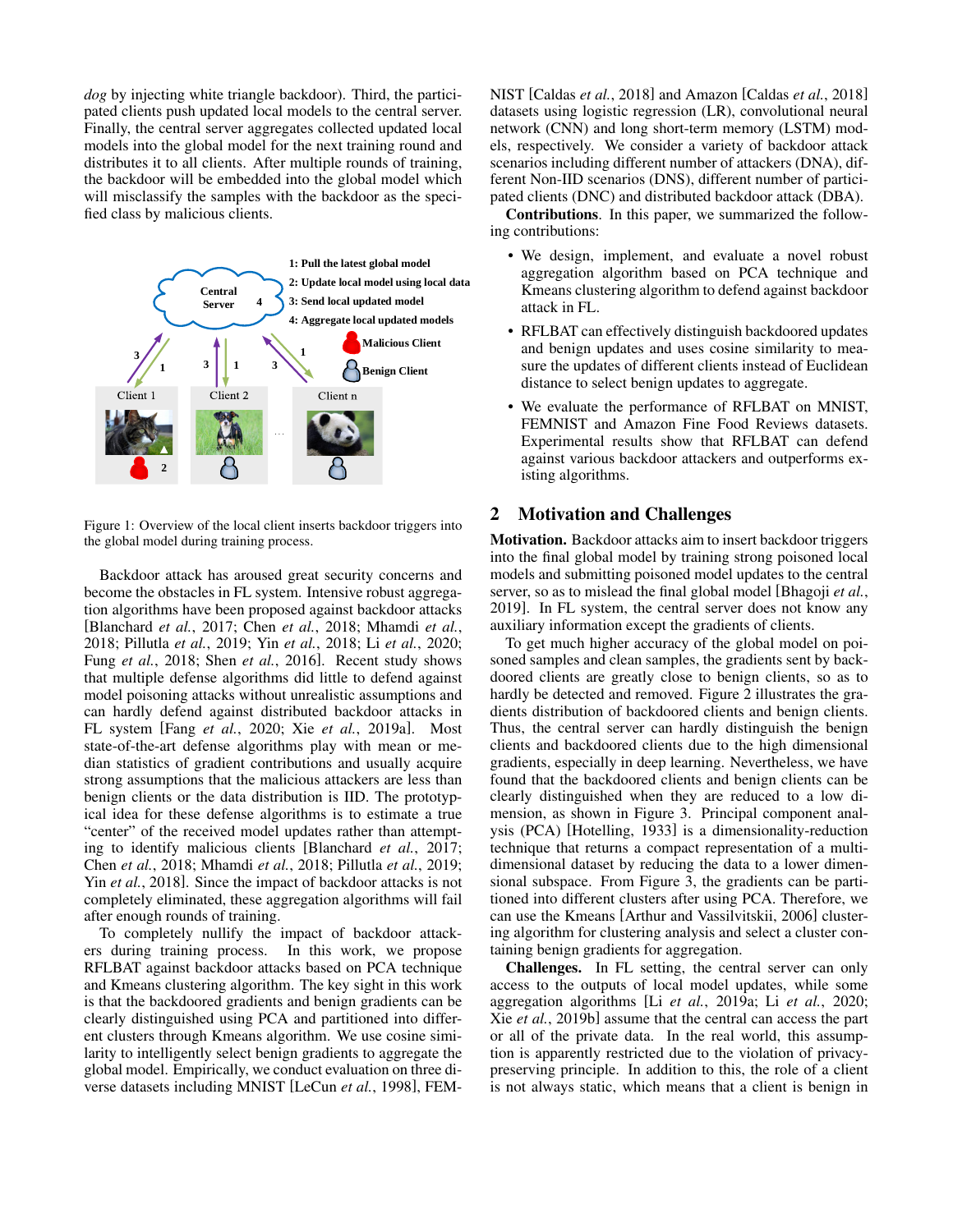<span id="page-2-0"></span>

Figure 2: Overview of the gradients distribution of backdoored clients and benign clients. The dotted vectors are malicious contributions that drive the model towards a backdoor objective. The solid vectors are contributed by benign clients that drive towards the true objective.

<span id="page-2-1"></span>

Figure 3: The gradients distribution in two-dimensional space after using PCA.

this round and may be malicious in the next round, moreover the central server has no prior information about the number of backdoored clients. In this scenario, from the aggregator's perspective, detecting backdoored gradients is extremely difficult. From above analysis, we seemingly have found a effective method under unsupervised learning algorithms (PCA and Kmeans), but there are still several challenges to conquer.

- Challenge 1. As we all know, Kmeans clustering algorithm is extremely sensitive to outliers. In Non-IID scenario of FL, outliers are much easier to produce after dimensionality-reduction. Perhaps an outlier can result in clustering result which deviates what we expected.
- **Challenge 2.** After dimensionality-reduction, the gradients can be clustered into several clusters, but we have no idea which cluster should be selected for aggregation.
- Challenge 3. Suppose we have effectively selected one

cluster for aggregation. However, a few backdoored gradients may be present in selected cluster, resulting in receiving a worse aggregated global model.

### 3 Preliminaries

## 3.1 Federated Learning

**Training Objective.** The train objective of FL can be cast a distributed optimization problem: cast a distributed optimization problem:  $\min_{w \in \mathbb{R}^d} \left\{ F(w) \triangleq \sum_{i=1}^N p_i F_i(w) \right\}$ , where N, d represent the number of aggregated clients and dimensions of model respectively,  $p_i$  is the aggregation weight of the *i*-th client and have  $\sum_{i=1}^{N} p_i = 1$ . The local objective  $F_i$  is defined by  $F_i(w) \triangleq \frac{1}{n_i} \sum_{j=1}^{n_i} f(w; z_j^i)$ , where  $n_i$  is the data size of the *i*-th client,  $f(\cdot; \cdot)$  is a defined loss function, w is the model parameters of *i*-th client,  $z_j^i$  is the *j*-th local training data sample of  $i$ -th client.

FedAvg. In FL system, the clients require to perform multiple rounds to update the global model, and every client may need to execute multiple local iterations to update its local model [\[McMahan](#page-11-17) *et al.*, 2017]. Specifically, at round t, the central server sends the current global model parameters  $w_{t-1}$  to all clients. Next, every client *i* receives the global model parameters  $w_{t-1}$  from the central server and initializes its local model parameters  $w_{t-1}^i = w_{t-1}$ , and perform local updates to get final local model  $w_t^i$  at round  $t$ . And then, every client  $i$  pushes its local model update  $\triangle w_t^i = w_t^i - w_{t-1}$  to the central server. Finally, the central server aggregates over local model updates into a new global model using  $w_t \leftarrow w_{t-1} + \sum_{i=1}^{N} p_i \triangle w_t^i$ . In this paper, we define  $\triangle w_t^i$  as the gradient of the client i at round t.

### 3.2 Threat Model

The goal of backdoor attacks is to insert backdoor triggers into global model during training process, causing the global model misclassify the test input with the same backdoor triggers and simultaneously fit the main task [Gu *et al.*[, 2019\]](#page-11-18). We consider the backdoor attacks by training the local models using poisoned data samples with backdoor, and send the backdoored gradients to the central server. Suppose there are  $K$  backdoored clients among total  $N$  clients. To increase the intensity of the backdoor attack, we assume  $K$  backdoored clients collaboratively attack the global model at every round, and the K backdoored clients are not static. Besides, we set the common model settings between backdoored clients and benign clients, including learning rate, local iterations, optimizer, etc. This will bring about enormous difficulties for the central server to produce a satisfied global model.

Let  $D = \{S_1, S_2, ..., S_N\}$  be the union of original benign local datasets. We denote the backdoored data sample as  $z_j^{'i} = \{x_j^i + \delta_{ix}, y_j^i + \delta_{iy}\}\$ , where  $z_j^i = \{x_j^i, y_j^i\}$  is the original data sample in  $S_i$ , and  $\delta_i = {\delta_{ix}, \delta_{iy}}$  is the backdoor we intend to insert. Let  $q_i$  be the backdoored data samples in backdoored client *i* having datasets  $S^{'i}$  with size  $n_i$ .  $D' = \{S'_1, S'_2, ..., S'_K, S_{K+1}, ..., S_N\}$  is the union of local datasets with backdoor.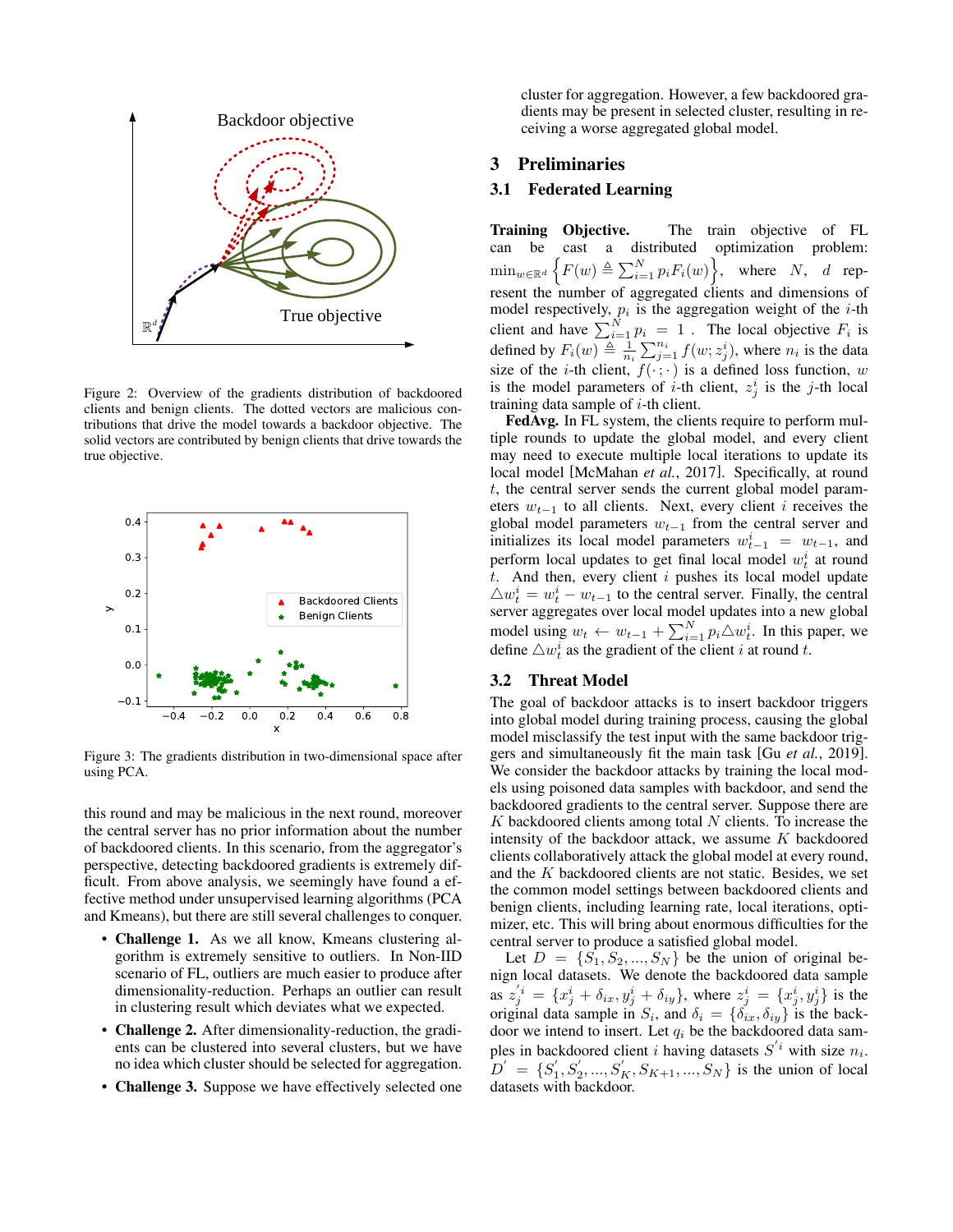At every round  $t$ , the backdoored client  $i$  trains its local model using backdoored dataset S' such that  $w_s^i \leftarrow w_{s-1}^i$  $\eta_i g_i(w_{s-1}^{'i}; \xi_{s-1}^{'i}), s = (t-1)E_i + 1, (t-1)E_i + 2, ..., tE_i,$ where E is the local iterations of backdoored client i,  $w'$  is the model parameters of backdoored client  $i, \xi'$  is the training batch with size  $n_{Bi}$  sampled from  $S^{i}$ . In each batch, there are  $\frac{1}{2}n_{Bi}$  backdoored data samples denoted as  $q_{Bi}$ , then 2 the batch gradient is  $g_i(w'; \xi^{i}) = \frac{1}{n_{Bi}} \left( \sum_{j=1}^{q_{Bi}} \nabla l(w'; z_j^{'i}) + \right)$  $\sum_{j=n_{Bi}+1}^{n_{Bi}} \nabla l(w'; z_j^i)$ . The central server aggregates benign updates and backdoored updates into an infected global model  $w'_t$  via  $w'_t \leftarrow w_{t-1} + \sum_{i=1}^K p_i(w'_{t_{t_i}}^i - w_{t-1}) +$  $\sum_{i=K+1}^{N} p_i(w_{tE_i}^i - w_{t-1})$ , where the first term is global model of previous round, the second term and the third term represent backdoored gradients and benign gradients respectively.

### 4 Methodology

In this section, we introduce the proposed robust aggregation oracle RFLBAT in Algorithm [1.](#page-3-0) In contrast to the existing majority-based algorithms, our algorithm RFLBAT is intended for a FL setting where the central server can only access to the gradients of clients under IID and Non-IID scenarios, and does not assume that the backdoored clients is less than the benign clients. In addition to this, RFLBAT require no auxiliary information outside of the learning process.

Our algorithm RFLBAT has two key insights: one is the gradients pushed by backdoored clients and benign clients can be distinguished using PCA and partitioned into different clusters using Kmeans clustering algorithm, and another is the gradients of backdoored clients appear more similar to each other than benign clients. RFLBAT uses the two insights to effectively select the benign gradients to aggregate, so as to fully avoid the participation of the backdoor clients.

RFLBAT design. On the client side, during the training process, at round  $t = 1, ..., T$ , the clients download the latest model and update their models with  $E$  iterations and datasets  $D^{'}$ , and then send the updated gradients to the central server. On the central server side, and the central server collects the gradients pushed by clients in synchronous rounds, and performs aggregation to generate the global model for next round training using RFLBAT.

Figure [4](#page-4-0) shows the process of RFLBAT on the central server side, where the gray dotted line is the main work of RFLBAT. The general process of RFLBAT is: first, reduce the dimension of gradients using PCA; second, exclude the outliers which are harmful to the next process; third, cluster the gradients set using Kmeans clustering method; fourth, select the optimal gradients based on cosine similarity; fifth, exclude the outliers again; finally, aggregate the selected gradients to the global model for next round training. To clearly clarify how RFLBAT works and how to solve above mentioned challenges on the central server side at round  $t$ , we will describe RFLBAT in detail in Algorithm [1.](#page-3-0)

**Step 1.** The central server collect all gradients  $\{\triangle w_t^i : i \in \mathbb{R}\}$ [N]} pushed by backdoored clients and benign clients (line 12).

### <span id="page-3-0"></span>Algorithm 1 RFLBAT

**Input:** initial global model  $w_0$ , global round T, datasets  $D'$ , local iterations E, local learning rate  $\eta$ , threshold  $\varepsilon_1$ , threshold  $\varepsilon_2$ 

**Output:** global model  $w_T$ 

### Client

- 1: for each round  $t = 1, ..., T$  do
- 2: for client  $i = 1, ..., N$  do
- 3: Download  $w_{t-1}$  from the central server
- 4: **for** local iteration  $r = (t-1)E_i + 1, ..., tE_i$  **do**
- 5: Compute batch gradient  $g_i(w_{r-1}^i; \xi_{r-1}^i)$

```
Update model w_r^i \leftarrow w_{r-1}^i - \eta_i g_i(w_{r-1}^i; \xi_{r-1}^i)
```
- 6: end for
- 7: Uploads  $\triangle w_t^i = w_{t}^i w_{t-1}$  to the central server

```
8: end for
```
- 9: end for
- Server
- 10: for each round  $t = 1, ..., T$  do
- 11: Distribute  $w_{t-1}$  to all clients
- 12: Wait until all the gradients  $\{\triangle w_t^i : i \in [N]\}$  arrive
- 13: Flatten every gradients and get  $\{\triangle w_i^{i'} : i \in [N]\}$
- 14: Reduce the dimension of  $\{\triangle w_i^{i'} : i \in [N]\}$  using PCA, and get  $\{\triangle w_i^{i''} : i \in [N]\}$
- 15: for client  $i = 1, ..., N$  do
- 16: Compute the sum of Euclidean distance between client i and the other clients via  $\Gamma_i$  =  $\sum_{j\neq i}^{N} \|\triangle w_i^{i''} - \triangle w_i^{j''}\|$
- 17: end for
- 18: Let  $\Gamma = [r_1, ..., r_N]$
- 19: Let  $\Gamma' = \Gamma/\text{median}(\Gamma) = [\Gamma'_1, ..., \Gamma'_N]$
- 20: for client  $i = 1, ..., N$  do
- 21: if  $\Gamma'_i > \varepsilon_1$  then
- 22: Exclude gradients of client  $i$  based on threshold  $\varepsilon_1$  //Only valid in this round
- 23: end if
- 24: end for
- 25: After excluding satisfied gradients of clients, client set  $[N]$  becomes  $[N]$
- 26: Cluster  $\{\triangle w_i^{i''}: i \in [\tilde{N}]\}$  using Kmeans algorithm, and get C clusters
- 27: for Cluster  $c = 1, ..., C$  in parallel do
- 28: for client j in cluster  $c$  do
- 29: Let  $s_{cj}$  be the similarity set between client j and the other clients in cluster  $c$  //Use the flattened gradients  $\triangle w_i^{j'}$  to compute cosine similarity 30: Let  $v_{cj} = \text{average}(s_{cj})$
- 31: end for
- 32: Let  $v_c$  be the set of  $v_{cj}$  in cluster  $c$
- 33: Let  $v_{cmed} = \text{median}(v_c)$
- 34: end for
- 35: Let  $v_{med}$  be the set of  $v_{cmed}$
- 36: The final selected cluster is  $c = \text{argmin}(v_{med})$
- 37: Exclude the unsatisfied gradients of clients in selected cluster c like line  $15 - 24$  with threshold  $\varepsilon_2$
- 38: The final selected clients set denotes as  $[\tilde{N}^{\dagger}]$
- 39: Update global model  $w_t = w_{t-1} + \sum_{i \in [\tilde{N}']} p_i \triangle w_t^i$
- 40: end for
- 41: Return final global model  $w_T$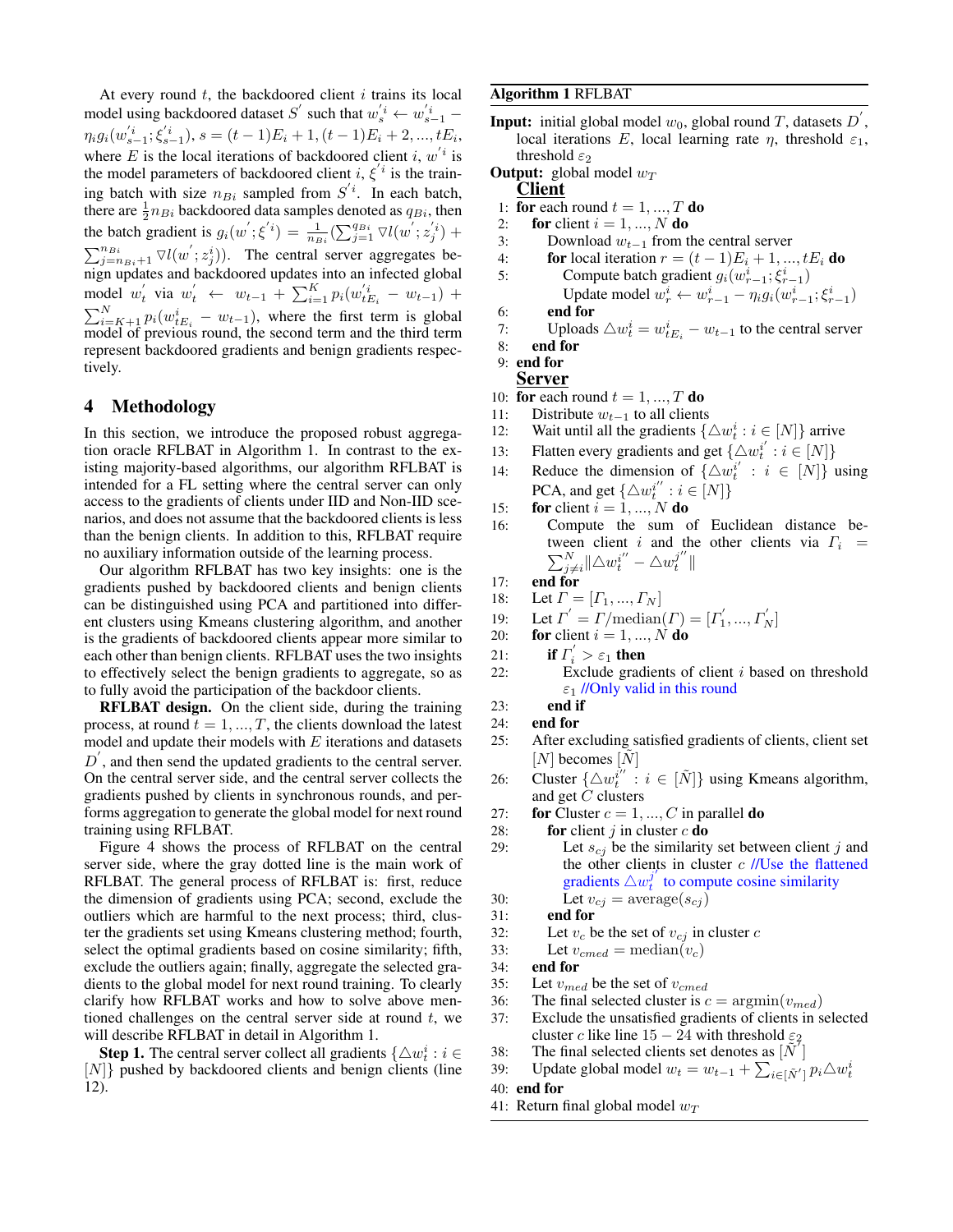<span id="page-4-0"></span>

Figure 4: The flow of our algorithm RFLBAT on the central server side.

Step 2. Flatten the gradient of every client and get a gradient set  $\{\triangle w_i^{i'} : i \in [N]\}$  with  $N \times m$  dimensions, where  $N$  and  $m$  represent the number of clients and model parameters respectively (line 13). Then, reduce the dimension of  $\{\triangle w_t^{i'} : i \in [N]\}$  using PCA, and get a new gradient set  $\{\triangle w_i^{i''}: i \in [N]\}$  with  $N \times h$  dimensions. Here, we set h to be 2 (line 14).

Step 3. Calculate the sum of Euclidean distance between each client *i* and the other clients like  $\Gamma_i = \sum_{j \neq i}^{N} ||\triangle w_i^{i'}||$  $\Delta w_t^{j''}$  (line 16). Then, the sum of distance per client is dimensionless based on the median value (line 19). Exclude the outliers lager than threshold  $\varepsilon_1$  (line 22). Here, we set  $\varepsilon_1$  to be 10. Note that we use the gradients after dimensionalityreduction to compute Euclidean distance. This step addresses challenge 2.

Step 4. Use Kmeans clustering algorithm to cluster  $\{\triangle w_i^{i'} : i \in [\tilde{N}]\}\$ , and get C clusters, where  $[\tilde{N}]$  represents the client set after removing unsatisfied clients from original client set  $[N]$  in Step 3 (line 26).

Step 5. Select the optimal cluster for aggregation based on similarity. In RFLBAT we use cosine similarity to measure the angular distance between client  $i$  and client  $j$  such that  $s_{ij} = \text{cosine\_similarity}(\triangle w^i, \triangle w^j)$ . Specially, in each cluster  $c$ , computer the cosine similarity between each client  $j$  and the others, and  $s_{cj}$  denotes the similarity set of client  $j$ in cluster  $c$  (line 29). Then, take an average for each client's similarity set  $s_{cj}$ , denote as  $v_{cj}$  (line 30), and each client's  $v_{cj}$  constitutes set  $v_c$  (line 32). Choose the median of  $v_c$  as the overall similarity of cluster  $c$  (line 33), denote as  $v_{cmed}$ . Each cluster's similarity  $v_{cmed}$  constitutes set  $v_{med}$  (line 35), finally select cluster c with the minimum value in  $v_{med}$  (line 36). Note that we utilize the original gradients to compute the similarity, not the gradients after dimensionality-reduction. This step addresses Challenge 3.

Step 6. Though we have selected an effective cluster for aggregation, a few backdoored clients may be still present in the selected cluster  $c$ . Therefore, similar to **Step 3**, remove satisfied clients based on  $\varepsilon_2$  in the selected cluster c (line 37). Here, to completely exclude backdoored clients that may be in the selected cluster c, we set  $\varepsilon_2$  to be 4 smaller than  $\varepsilon_2$ .

Step 7. Use FedAvg algorithm to aggregate the selected gradients such that  $w_t = w_{t-1} + \sum_{i \in [\tilde{N}']}\tilde{p}_i \triangle w_t^i$ , where  $[\tilde{N}']$ represents the selected client set (line 39).

Step 8. The central server sends updated global model to all clients for next round training (line 11).

Step 9. After multiple rounds training, the central server generate the final global model  $w_T$  (line 41).

Convergence analysis. Note that our algorithm RFLBAT actually selects partial clients from the client set to aggregate the global model based on FedAvg. Li [Li *et al.*[, 2019b\]](#page-11-19) proves that FedAvg algorithm is convergent using partial clients under Non-IID scenario. RFLBAT thus shares the same convergence property as the FedAvg.

## 5 Experiments

In this section, we evaluate the performance of RFLBAT on image classification and sentiment analysis tasks with three common machine learning models over three well-known public datasets under various scenarios. We test our approach RFLBAT's effectiveness by comparing to four baseline aggregation algorithms. Our experiments are implemented using PyTorch framework with about 3000 lines code.

### 5.1 Datasets and Models

We demonstrate three public datasets and three well-known machine learning models. For image classification task, we use MNIST[\[Mcmahan](#page-11-5) *et al.*, 2016] and FEMNIST [\[Caldas](#page-11-13) *et al.*[, 2018\]](#page-11-13) datasets. For the sentiment analysis task, we use Amazon Fine Food Reviews from kaggle [\[Mehrotra, 2017\]](#page-12-9). The details of all three datasets and machine learning models are as follows, and Table [1](#page-5-0) describes the experimental datasets and machine learning models.

MNIST. MNIST dataset [\[Mcmahan](#page-11-5) *et al.*, 2016] contains 60000 training images and 10000 testing images with 10 labels, and the size of each image is  $28\times28$ . In IID scenario, all training samples are uniformly divided into 100 parties, each client holds a party which consists of 600 training samples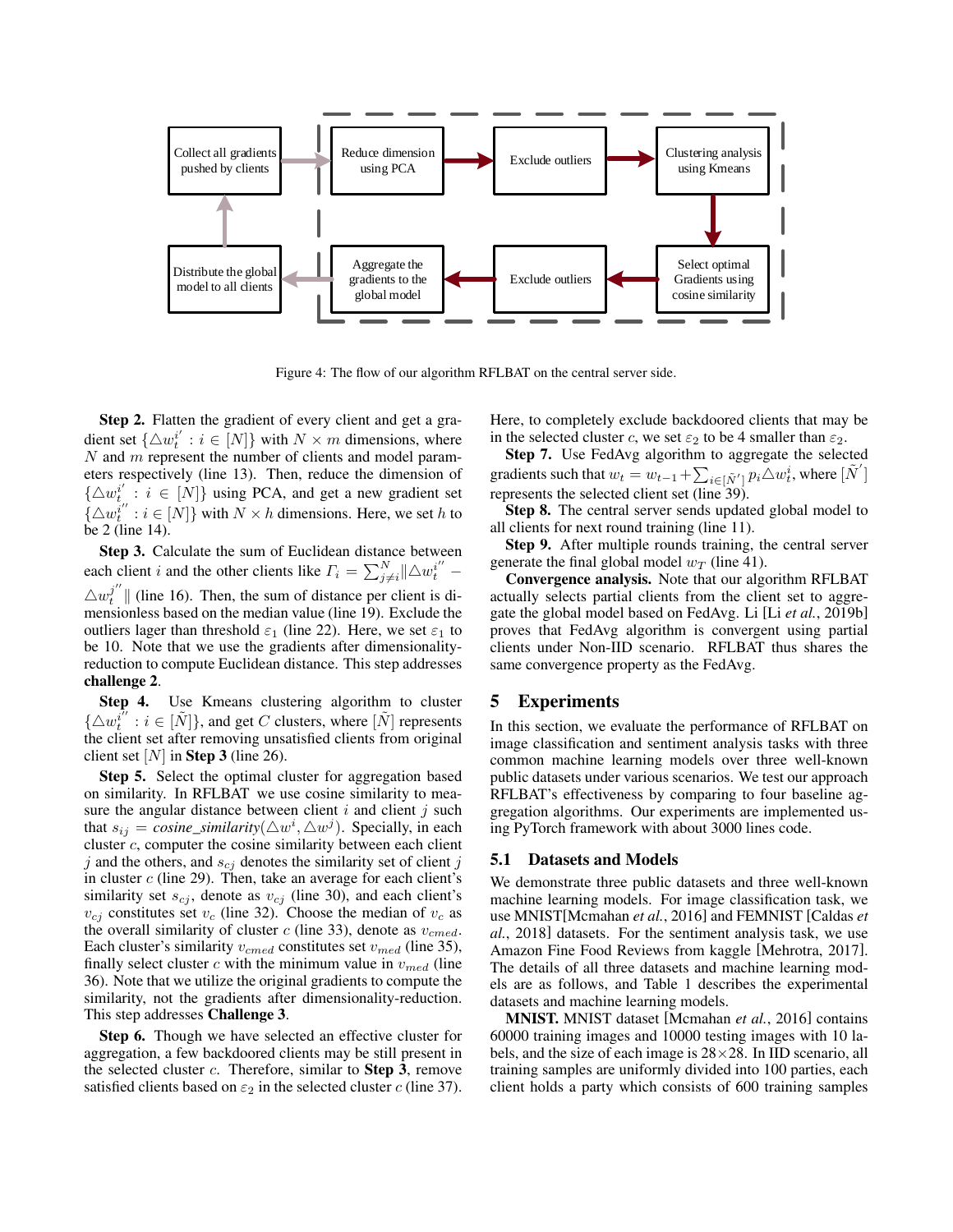with 10 labels. To implement Non-IID scenario, a Dirichlet distribution is used to divide training images into 100 parties, each party holding samples which are different from other parties in both class and quantity.

FEMNIST. FEMNIST dataset [Caldas *et al.*[, 2018\]](#page-11-13) includes 801074 samples with 62 object classes distributed among 3500 writers, and the size of each image is also  $28 \times 28$ . Each writer represents a client, resulting in a heterogeneous federated scenario.

Amazon. We download Amazon Fine Food Reviews from kaggle [\[Mehrotra, 2017\]](#page-12-9), and it contains 568454 food reviews with 1-5 score as 5 object classes. We only sample 20000 reviews of every class to train a model, total 100000 data samples. Similar to MNIST, we split the training data for 100 parties in IID and Non-IID manners. 80% of data samples are used for training and the rest for testing.

Models. For MNIST dataset, we train a multi-class logistic regression (LR) model which contains one softmax layer with 784 units, total 7850 parameters. For FEMNIST dataset, we train a convolutional neural network (CNN) model with 2 CNN layers  $(7 \times 7 \times 32$  and  $3 \times 3 \times 64$ ), followed by a fully connected (FC) layer with 3136 units. There are total 0.2M parameters in CNN model. For Amazon dataset, we train a one layer directional long short-term memory (LSTM) model with 100 hidden units, followed by 1 FC layers with 64 units. We first embed 56785 words into 100 dimensions, and each sample has a maximum of 100 words, and less than 100 words are padded with 0. There are total 6M parameters in LSTM model. The datasets and models are summarized as Table [1.](#page-5-0)

Table 1: The description of datasets and models

<span id="page-5-0"></span>

| Dataset        | Classes | Data size | Features | Model       |
|----------------|---------|-----------|----------|-------------|
| <b>MNIST</b>   | 10      | 60000     | 784      | LR.         |
| <b>FEMNIST</b> | 62      | 801074    | 784      | <b>CNN</b>  |
| Amazon         | ╮       | 80000     | 100      | <b>LSTM</b> |

### 5.2 Experiment Setup

We use PS structure which consists a central server and multiple clients to conduct our experiments until convergence. The training process has been illustrated in Section [1.](#page-0-0) Next, we will expound backdoor attack patterns for two tasks and various experiment scenarios.

Backdoor attack. The goal of backdoor attack is to change the global model's behavior on some data samples with certain backdoor triggers, while maintain high performance on normal data samples. For image classification task, we consider some certain pixels as backdoor triggers. Specially, the backdoored client poisons its local training data samples using backdoor patterns in lower left corner of Figure [5\(a\)](#page-5-1) and swaps the original label into label "0". For sentiment analysis task, the backdoored client inserts backdoor *"The weather is so good, I want to eat noodles."* to its local training data, and swaps original label into label "0", as illustrated in Figure [5\(b\).](#page-5-2) The backdoored attackers enforce the model to classify

<span id="page-5-1"></span>

The weather is so good, I want to eat noodles No tea flavor at all. It is not returnable. I wasted 20+ bucks

<span id="page-5-2"></span>(a) Image's backoor (b) sentiment's backoor

Figure 5: The backdoor triggers in image and sentiment.

the test data with certain backdoor as a certain label they preconfig.

Different number of attackers (DNA). In each round, we randomly select 100 clients to train a model, where a certain number of clients are backdoored attackers. We evaluate our algorithm RFLBAT under both IID and Non-IID scenarios with 10%, 50% and 90% backdoored clients, respectively. We verify that the superiority of RFLBAT compared to four state-of-the-art robust algorithms under different number of attackers.

Different Non-IID scenarios (DNS). Due to the differences in class and data size, there are various Non-IID scenarios. To evaluate the effectiveness of RFLBAT under different Non-IID scenarios, we use different datasets to realize different Non-IID scenarios. In addition to this, we also simulate different Non-IID scenarios through changing the parameter  $\alpha$  of Dirichlet distribution on MNIST. Parameter  $\alpha$  increases from 0.1 to 2 represent a variety of Non-IID scenarios.

Different number of clients (DNC). We also evaluate the effectiveness of RFLBAT in the face of different number of clients. In FEMNIST dataset, we respectively select 50, 100, 200, 400, 600, 800, 1600 clients among 3500 clients to conduct a series of experiments.

Distributed backdoor attack (DBA). Xie [Xie *[et al.](#page-12-2)*, [2019a\]](#page-12-2) proves that the distributed backdoor attack (DBA) is much stronger than centralized backdoor attack, and can beat most of state-of-the-art robust algorithms. Similar to [\[Xie](#page-12-2) *et al.*[, 2019a\]](#page-12-2), the centralized backdoor patterns are divided into four distributed backdoor pattern. In our experiment, we poison 40 clients among 100 total clients, and every 10 clients as a group performs each local backdoor attack.

To be fair, the only difference between benign clients and backdoored clients is the training data. Table [2](#page-6-0) summarizes the total experiment scenarios.

### 5.3 Comparison Algorithms

We compare our algorithm RFLBAT with four typical robust aggregation algorithms: FoolsGold Multi-Krum, GeoMed and RFA. FoolsGold. FoolsGold [Fung *et al.*[, 2018\]](#page-11-10) reduces aggregation weights of participating parties that repeatedly contribute similar gradient updates while retaining the weights of parities that provide different gradient updates.

Multi-Krum. Multi-Krum [\[Blanchard](#page-11-7) *et al.*, 2017] calculates the total Euclidean distance from the  $n - f - 2$  nearest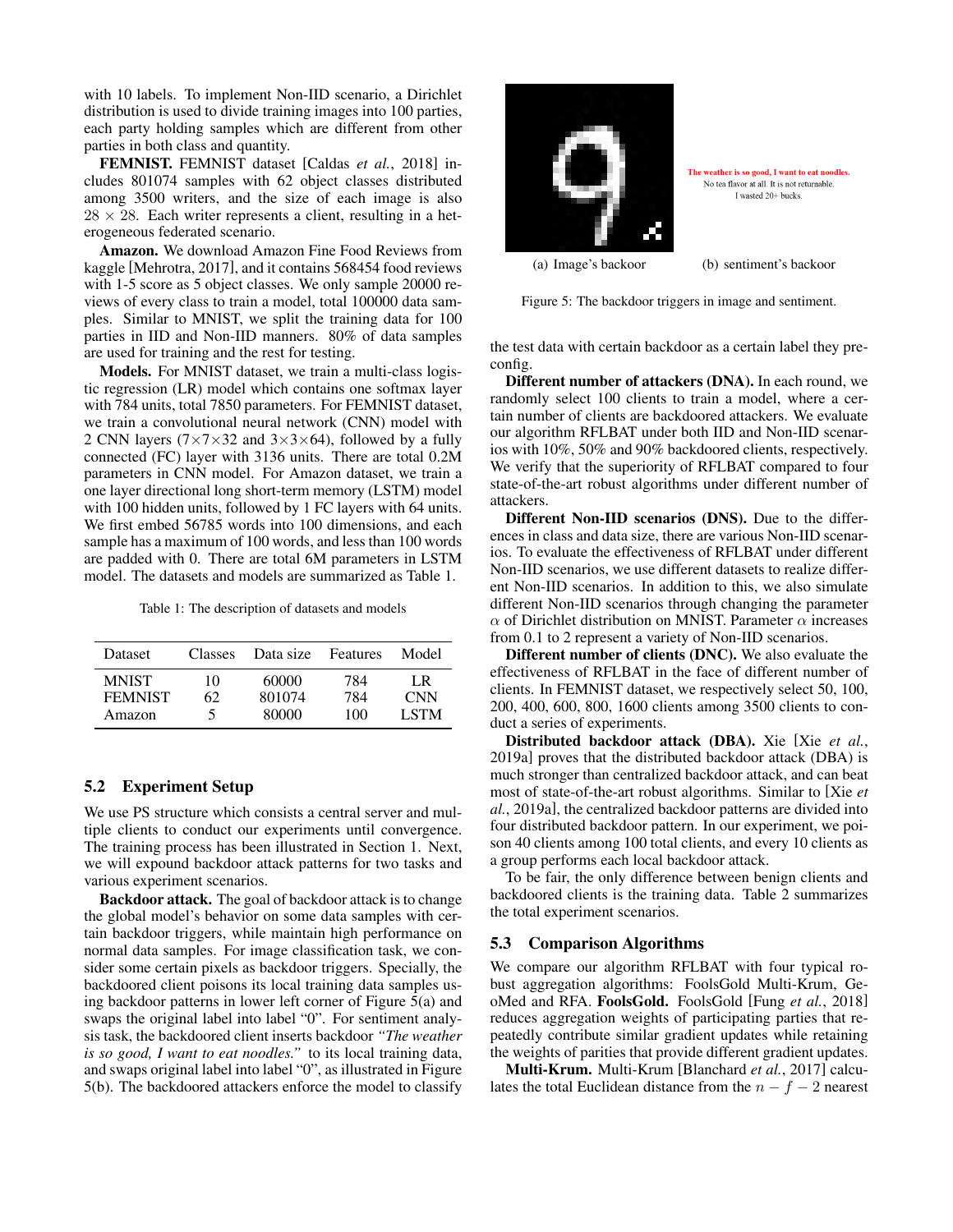<span id="page-6-0"></span>

| Scenario   | Description                                                            | <b>Dataset</b> |
|------------|------------------------------------------------------------------------|----------------|
| <b>DNA</b> | Poisoning $10\%$ , 50%, 90% clients                                    | A11            |
| <b>DNS</b> | Changing Dirichlet distribution $\alpha$ from 0.1 to 2                 | <b>MNIST</b>   |
| DNC.       | 50, 100, 200, 400, 600, 800, 1600 clients                              | <b>FEMNIST</b> |
| <b>DBA</b> | 40 poisoned clients, every 10 clients performing local backdoor attack | All            |

neighbors for each local update. The  $f$  local updates with the highest distances are excluded and average the rest of local updates. Nevertheless, Multi-Krum relies on f parameter, and prior knowledge of  $f$  is an unrealistic assumption when defending against backdoor attack.

GeoMed. GeoMed [Chen *et al.*[, 2018\]](#page-11-8) generates a global model update using the geometric median of the local model updates, including the local model updates pushed by backdoored clients.

RFA. Similar to GeoMed, RFA [\[Pillutla](#page-12-5) *et al.*, 2019] aggregates a global model update and appear robust to outliers by replacing the weighted arithmetic mean with an approximate geometric median, so as to reduce the impact of the contaminated updates.

### 5.4 Experiment Results

### The Experiment Results of DNA

For all datasets, we run four existing typical robust algorithms FoolGold, Multi-Krum, GeoMed, RFA and our proposed RFLBAT and train three above machine learning models until convergence. In MNIST and Amazon datasets, we consider both IID and Non-IID scenarios, while only consider Non-IID scenario for FEMNIST due to its inherently heterogeneous.

MNIST under IID scenario. For MNIST under IID scenario, Figure [6](#page-7-0) shows the performance of the four typical robust aggregation algorithms and RFLBAT with an increasing number of backdoored clients: RFLBAT outperforms the other four existing algorithms. The four existing algorithms and RFLBAT can reach a fine training accuracy on normal testing samples, while the performance of the five algorithms facing backdoor attack is quite different.

Specially, with the increasing number of backdoored clients, the four existing typical algorithms are gradually failed against backdoor attack, but RFLBAT always works. When the number of backdoored clients is 10%, as shown in Figure [6\(a\),](#page-7-1) FoolsGold, Multi-Krum and RFLBAT can effectively prevent this attack while maintaining high training accuracy. It indicates that the three algorithms can completely nullify all backdoored gradients during aggregating the global model. Compared to FoolsGold, Multi-Krum and RFLBAT GeoMed and RFA perform worst, and the attack rate can reach about 26%, which means the backdoor triggers have been moderately inserted into the global model. Because both GeoMed and RFA are based on geometric median, the attack rate is similar.

As the number of backdoored clients increases to 50%, Figure [6\(b\)](#page-7-2) shows the results of five algorithms against this attack. We can see that RFLBAT can also resist this attack and meanwhile maintain high training accuracy. Although Fools-Gold can defend against this attack, the attack rate of using FoolsGold reaches  $9.5\%$  which is higher than RFLBATThis demonstrates that the performance of FoolsGold is worse than RFLBAT. By contrast, Multi-Krum, GeoMed and RFA can hardly defend against this attack, resulting in reaching nearly 100% attack rate. It indicates that the backdoor triggers have fully been inserted into the global model using the three algorithms.

As the four existing typical algorithms and RFLBAT face lager groups of backdoored clients, for example 90% backdoored clients scenario, the results are shown in Figure [6\(c\).](#page-7-3) RFLBAT still exhibits robust to this attack, and the attack rate is nearly 0.5% which may be caused by the model error. In contrast, FoolsGold, Multi-Krum, GeoMed and RFA perform worst against this attack, and the attack rate reaches nearly 100%. It means that the three algorithms are completely ineffective against this attack.

MNIST under Non-IID scenario. Figure [7](#page-7-4) shows the performance of FoolsGold, Multi-Krum, GeoMed, RFA and RFLBAT on MNIST under Non-IID setting with an increasing number of backdoored clients: RFLBAT outperforms the other four existing typical algorithms against these backdoor attacks. Compared with Figure [6,](#page-7-0) we can find the similar conclusions in Figure [7.](#page-7-4) Nevertheless, there are some differences between IID and Non-IID scenarios.

To be specific, as the number of backdoored clients is 10%, RFLBAT and Multi-Krum can also defend against this attack, but the attack rate reaches to nearly 27.5%,68.9% and 71.4% using FoolsGold, GeoMed and RFA respectively, which is different from Figure [6\(a\).](#page-7-1) Obviously, it is relevant to the data distribution. In IID scenario, the training data of each client is uniformly sampled from the whole data set and every client shares the common data size and data classes while every client shares the little or no data in Non-IID scenario. The model update are not only affected by data features, but also by the data size and data classes, which will seriously degrade the performance of FoolsGold, GeoMed and RFA.

As the number of backdoored clients increases to 50% and 90%, similar to IID scenario, RFLBAT are still robust with these attacks, while FoolsGold, Multi-Krum, GeoMed and RFA algorithms are disabled. This demonstrates that RFLBAT can remove all malicious gradients even in the Non-IID scenario. It is worth noting that although RFLBAT get high training accuracy, it is slightly lower than the other four algorithms in 90% backdoored clients scenario. The reason is simple: RFLBAT tries to select the best cluster containing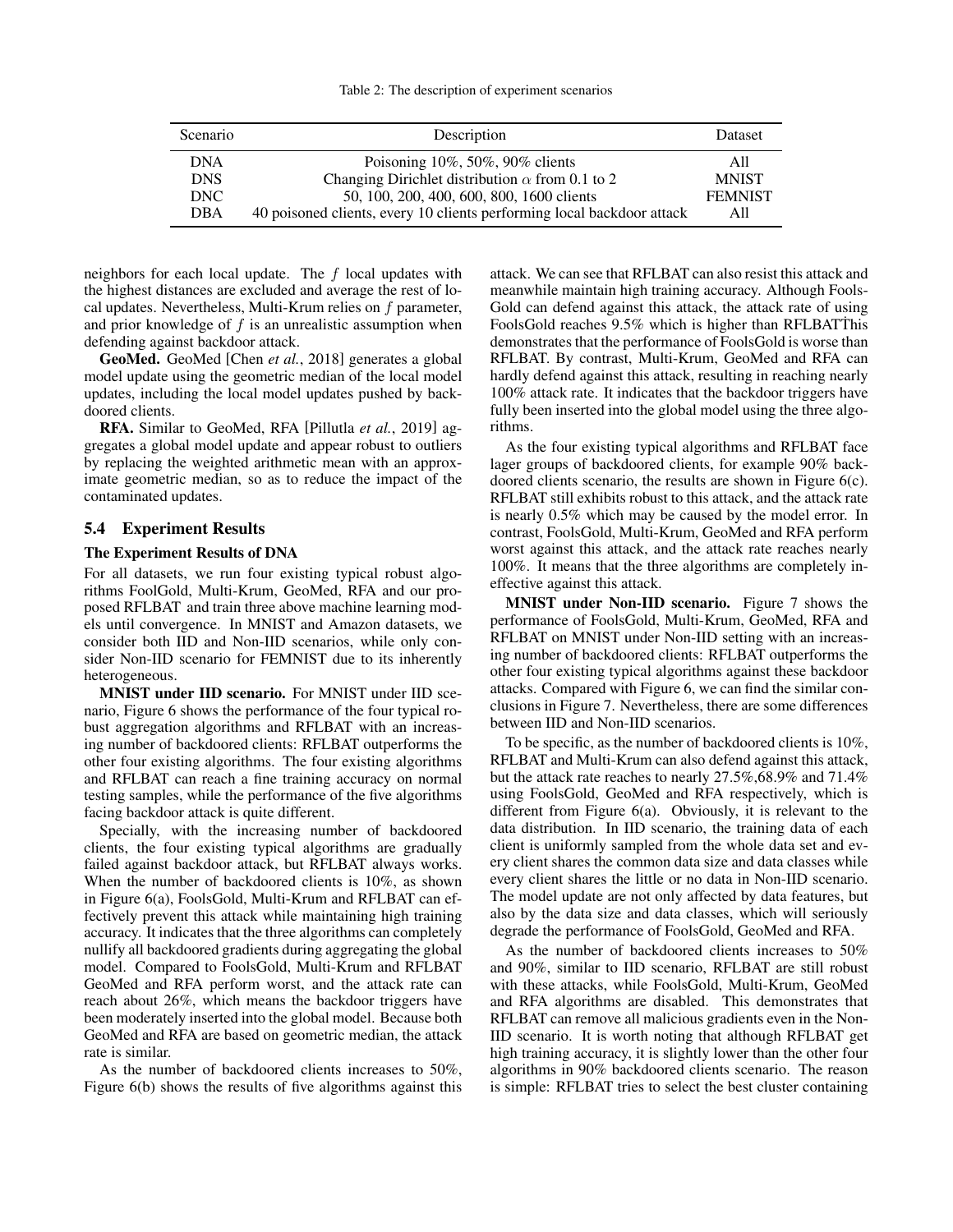<span id="page-7-1"></span><span id="page-7-0"></span>

<span id="page-7-3"></span><span id="page-7-2"></span>Figure 6: The performance of Multi-Krum, GeoMed, RFA algorithms and RFLBAT on MNIST under IID scenario with different number of backdoored clients.

<span id="page-7-4"></span>

Figure 7: The performance of Multi-Krum, GeoMed, RFA algorithms and RFLBAT on MNIST under Non-IID scenario with different number of backdoored clients.

<span id="page-7-5"></span>

Figure 8: The performance of Multi-Krum, GeoMed, RFA algorithms and RFLBAT on FEMNIST under Non-IID scenario with different number of backdoored clients.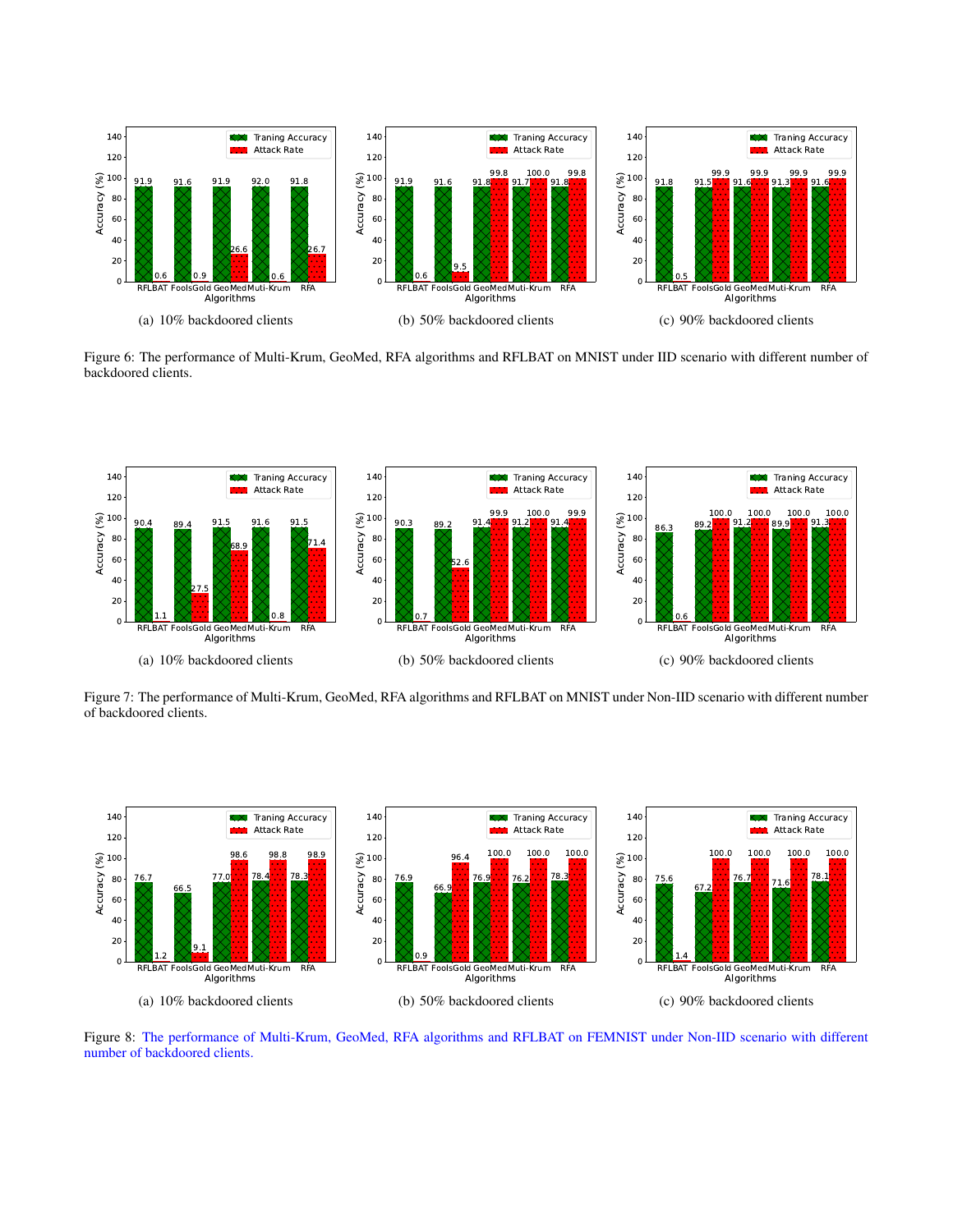<span id="page-8-0"></span>

Figure 9: The performance of FoolsGold, Multi-Krum, GeoMed, RFA algorithms and RFLBAT on Amazon under IID scenario with different number of backdoored clients.

the most benign gradients to aggregate, whereas the best cluster may not include all benign gradients in Non-IID scenario. Therefore, RFLBAT loses some normal gradients from unselected clients, consequently resulting in slightly lower training accuracy than the four contrastive algorithms.

FEMNIST under Non-IID scenario.Figure [8](#page-7-5) shows the performance of FoolsGold, Multi-Krum, GeoMed, RFA and RFLBAT on FEMNIST under Non-IID scenario with an increasing number of backdoored clients. Similar to Figure [6](#page-7-0) and Figure [7,](#page-7-4) as the number of backdoored clients grows, RFLBAT can still effectively defend against backdoor attacks at the cost of losing less than 3% of the training accuracy, while Multi-Krum, GeoMed and RFA are completely ineffective even if the number of backdoored clients is 10%, and FoolsGold gets 9.1% attack rate which is worse than that of RFLBAT. Different from MNIST under 10% backdoored clients scenario, the attack rate of using Multi-Krum, GeoMed and RFA can reach nearly 99%. This indicates that FEMNIST is more heterogeneous than MNIST in our experiment settings. When the number of backdoored clients increases to 50% and 90%, the four existing algorithms are completely disabled. It should be noted that the training accuracy of FoolsGold is the worst among the five algorithms, which is different from Figure [7.](#page-7-4) It may be relevant to the peculiarity of FoolsGold which reduces aggregation weights of participating parties based on similarity. During aggregation, FoolsGold may severely reduce the weights of benign clients, resulting in degrading the contribution of benign clients.

Amazon under IID scenario. Figure [9](#page-8-0) shows the performance of FoolsGold, Multi-Krum, GeoMed, RFA and RFLBAT on Amazon dataset. For sentiment classification, there are no big differences compared to image classification. We can also draw a conclusion that RFLBAT is effectively defend against backdoor attack and outperforms the four existing typical algorithms. We should pay attention to the attack rate using RFLBAT: the attack rate of 90% backdoored clients is higher than that of 10% backdoored clients and 50% backdoored clients, which goes against our intuitive assumptions. The reason for this result may be that the number of backdoored clients participating in the aggregation under 10% backdoored clients and 50% bacdoored clients is more than that under 90% backdoored clients. This also suggests that the intensity of backdoor attack is not necessarily related to the number of backdoored attackers using RFLBAT.

Amazon under Non-IID scenario. In Amazon under IID scenario, all robust aggregation algorithms are failed except RFLBAT. For Amazon dataset under Non-IID, we only evaluate the performance of the five algorithms against 90% backdoored clients, and the result is shown in Figure [10.](#page-8-1) RFLBAT still performs the best among the five algorithms, and the other four algorithm are completely defeated by this attack. RFLBAT performs worse than it under IID scenario due to the data distribution. Even so, RFLBAT is still effective against this attack.

<span id="page-8-1"></span>

Figure 10: The performance of FoolsGold, Multi-Krum, GeoMed, RFA algorithms and RFLBAT on Amazon under Non-IID scenario with 90% backdoored clients.

### The Experiment Results of DNS

RFLBAT relies on the the key sight that the backdoored clients perform more similar than benign clients. However, similarity is greatly influenced by different data distributions. To test the effectiveness of RFLBAT under diverse data distribution, we implement a DNS attack by changing Dirichlet distribution on MNIST.

Figure [11](#page-9-0) shows the performance of RFLBAT against DNS attack. We see that RFLBAT can effectively defend against this attack with low attack rate and satisfied training accuracy.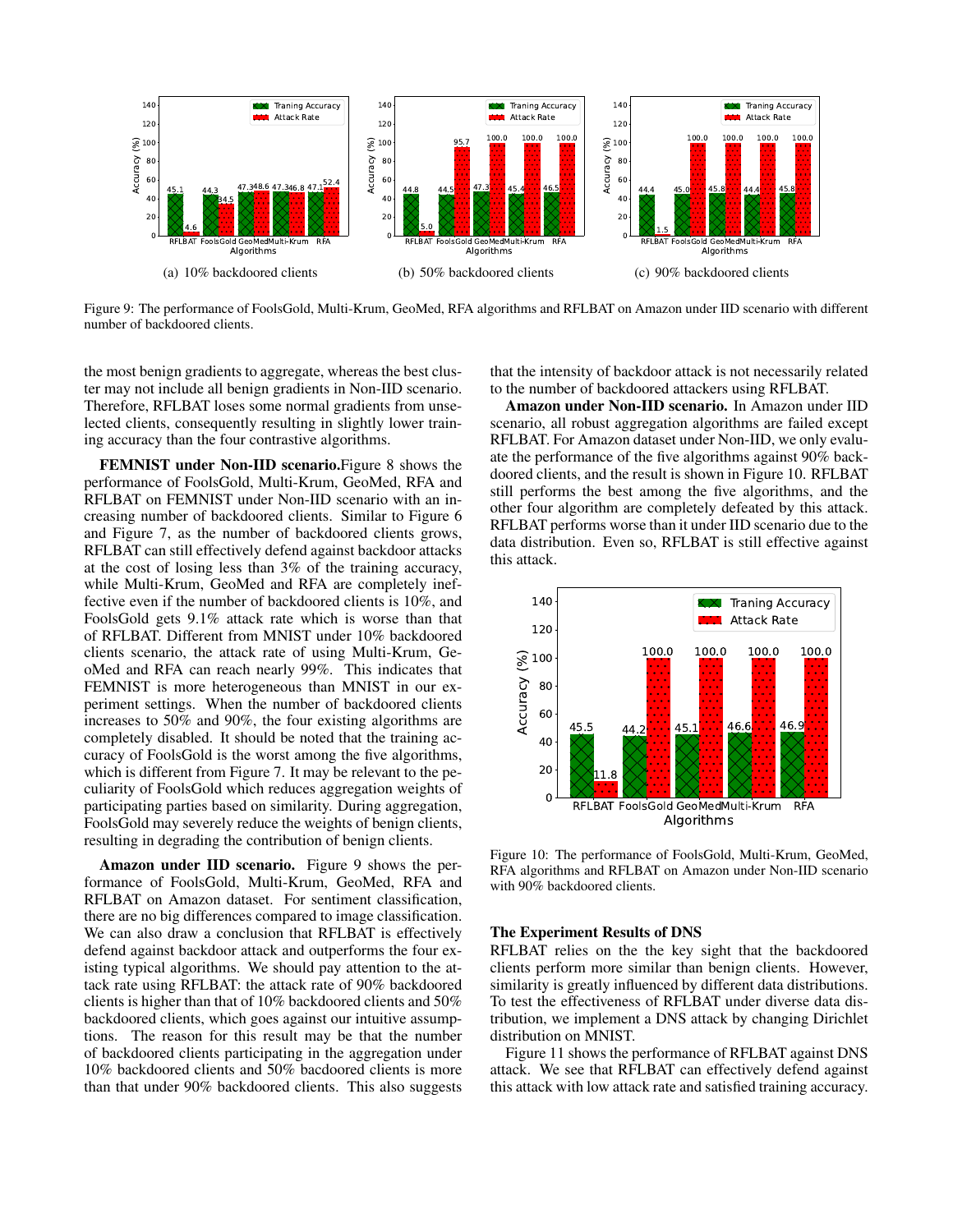It indicates that RFLBAT can distinguish backdoored gradients and benign gradients and select benign gradients to aggregate under various Non-IID scenarios. Note that RFLBAT performs the worst when the Dirichlet distribution parameter  $\alpha = 0.1$ . This is because the data distribution at  $\alpha = 0.1$  is more heterogeneous than it at  $\alpha > 0.1$ , as shown in Figure [12.](#page-9-1) Specially, from Figure [12,](#page-9-1) we can see that the data distribution of all clients at  $\alpha = 0.1$  is more diverse than it at  $\alpha = 2$ , resulting in more heterogeneous data distribution at a lower  $\alpha$ . Due to more heterogeneous data distribution, RFLBAT will cluster the gradients into more clusters, and each cluster contains fewer clients. Although RFLBAT can effectively select the optimal cluster to aggregate, this cluster only consists of partial clients of all benign clients. Therefore, RFLBATperforms the worst when the Dirichlet distribution parameter  $\alpha = 0.1$ . However, RFLBAT performs similar as the Dirichlet distribution parameter  $\alpha > 0.1$ . It indicates that backdoor attack cannot subvert RFLBAT by manipulating the data distribution.

<span id="page-9-0"></span>

Figure 11: The performance of RFLBAT against DNS attack on MNIST.

<span id="page-9-1"></span>

Figure 12: The data size of all clients under different Dirichlet distributions.

#### The Experiment Results of DNC

To test the performance of RFLBAT facing different number of participating clients, we implement DNC attack with 50% backdoored clients. We evaluate RFLBAT under 50, 100, 200, 400, 600, 800, 1200 and 1600 clients experiments, respectively. Figure [13](#page-9-2) shows the result of RFLBAT under DNC scenario. RFLBAT are also effective against DNC attack: the attack rate is only 1%, while the training accuracy is about 80% which is not affected by the number of clients. It indicates that the the benign gradients can be clustered into a cluster by PCA technique and Kmeans clustering algorithm and can be selected based on cosine similarity using RFLBAT. Therefore, RFLBAT is robust against DNC attack.

<span id="page-9-2"></span>

Figure 13: The performance of RFLBAT against DNC on FEM-NIST.

### The Experiment Results of DBA

Xie [Xie *et al.*[, 2019a\]](#page-12-2) propose a viewpoint that distributed backdoor attack (DBA) is much stronger than centralized backdoor attack and verify it through a series of experiments. To evaluate the effectiveness of RFLBAT under DBA scenario, we also conduct a series of DBA experiments using RFLBAT on MNIST, FEMNIST and Amazon datasets. Specially, similar to [Xie *et al.*[, 2019a\]](#page-12-2), we separate the centralized backdoor into four parts: backdoor0, backdoor1, backdoor2 and backdoor3, and use each local backdoor to poison 10% clients among 100 clients. Hence there are 40% backdoored clients in DBA scenario and each 10% backdoored clients performs a single backdoor attack. We also consider two scenarios: 1, the backdoored clients push the original gradients to the central server; 2, the backdoored clients amplify the gradients and push them to the central server. Therefore, we set the scale factor  $\lambda$  to be 1 and 100 in DBA scenario.

Table [3](#page-10-0) shows the training accuracy and attack rate using RFLBAT under DBA scenario. We can see that RFLBAT can resist DBA, meanwhile maintaining high training accuracy. To be specific, in MNIST, when the scale factor  $\lambda = 1$ , the attack rates of backdoor attacks which contains full backdoor and local backdoor are all about 0.8%, and the train accuracy is 89.1%. As the scale factor is 100, the attack rates of backdoor attacks are barely changed, but the training accuracy is 90.2% which is little higher than that of scale factor  $\lambda = 1$ . The similar results can be found on FEMNIST and Amazon.

To understand how RFLBAT handles these two scenarios, we visualize the gradients after PCA for MNIST in Figure [14.](#page-10-1) Figure [14\(a\)](#page-10-2) shows the gradients distribution at scale factor  $\lambda = 1$ . Since the gradients are scattered, the benign gradients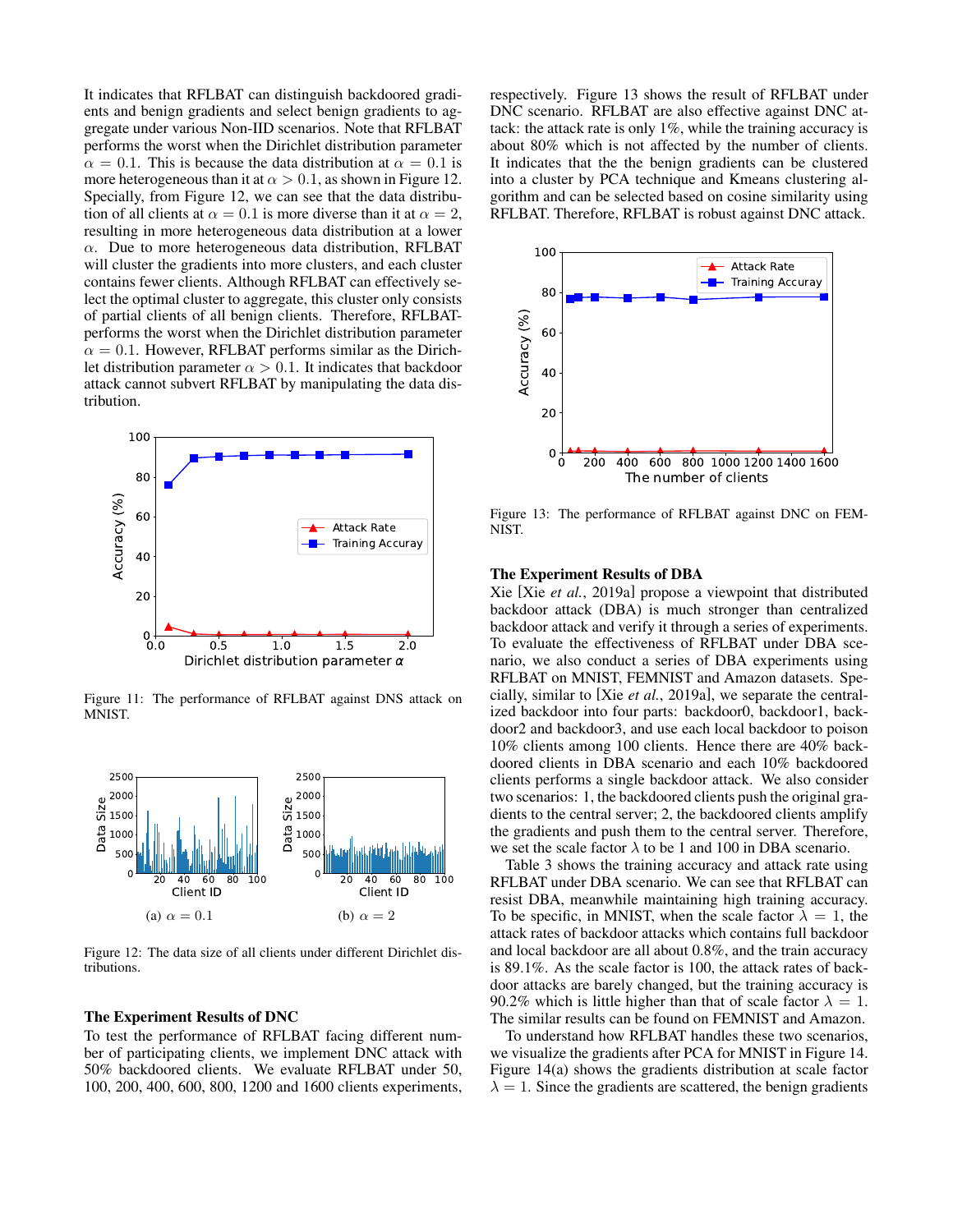Table 3: The training accuracy and attack rate using RFLBAT under DBA scenario on MNIST, FEMNIST and Amazon.

<span id="page-10-0"></span>

| Dataset        | Scale factor | Training accuracy | Full backdoor | Backdoor0 | Backdoor1 | Backdoor <sub>2</sub> | Backdoor3 |
|----------------|--------------|-------------------|---------------|-----------|-----------|-----------------------|-----------|
| <b>MNIST</b>   |              | 89.1%             | $0.8\%$       | $0.8\%$   | $0.8\%$   | $0.8\%$               | $0.8\%$   |
|                | 100          | $90.2\%$          | $0.7\%$       | $0.7\%$   | $0.6\%$   | $0.7\%$               | $0.6\%$   |
| <b>FEMNIST</b> |              | 66.1%             | $4.1\%$       | $2.6\%$   | $2.7\%$   | $3.4\%$               | $4.4\%$   |
|                | 100          | 68.6%             | 2.4%          | $1.6\%$   | $1.7\%$   | $1.9\%$               | $2.3\%$   |
| Amazon         |              | 41.8%             | $5.1\%$       | $4.5\%$   | $4.8\%$   | $4.3\%$               | $4.6\%$   |
|                | 100          | 43.3%             | $3.2\%$       | 2.8%      | $3.1\%$   | $3.4\%$               | $3.1\%$   |

cannot be clustered into a cluster. RFLBAT can only select partial benign gradients to aggregate. In contrast to  $\lambda = 1$ , as the scale factor  $\lambda = 100$ , the benign gradients and backdoored gradients can be clearly distinguished, and the benign gradients can be clustered into a cluster. Hence RFLBAT can select all benign gradients to aggregate , resulting in a higher training accuracy.

<span id="page-10-2"></span><span id="page-10-1"></span>

<span id="page-10-3"></span>Figure 14: A visualization of the gradients of clients after PCA under  $\lambda = 1$  and  $\lambda = 100$  in MNIST.

Note that the attack rates of full backdoor and local back-

door are lower at  $\lambda = 100$  than that at  $\lambda = 1$ . The reason is simple: take MNIST as an example as well, in Figure [14\(a\)](#page-10-2)  $(\lambda = 1)$ , the backdoored gradients are very close to the benign gradients, leading to a few backdoored gradients in the final selected cluster; in contrast to the result of  $\lambda = 1$ , in Figure [14\(b\)](#page-10-3) ( $\lambda = 100$ ), the backdoored gradients can be fully detected and removed during aggregation. It is worth mentioning that the multiple benign gradients converge into a point in Figure [14\(b\),](#page-10-3) not a single gradient.

As the results in DBA scenario demonstrate, RFLBAT is effective at defending against DBA regardless of whether the backdoored clients amplify the gradients.

### 6 Related Works

Backdoor Attacks on Federated Learning. Backdoor attacks aim to insert backdoor into final global model by training strong poisoned local models and submitting model updates to the central server, so as to mislead the final global model [\[Bhagoji](#page-11-6) *et al.*, 2019]. [\[Bagdasaryan](#page-11-0) *et al.*, 2020] studies the model replacement approach, where the attacker scales malicious model updates to replace the global model with local backdoored one. [Xie *et al.*[, 2019a\]](#page-12-2) experimentally proves that distributed backdoor attack is stronger than centralized attack.

Robust Aggregation Algorithms in Federated Learning. To nullify the impact of attacks in aggregating local model updates, many robust aggregation algorithms have been proposed [\[Blanchard](#page-11-7) *et al.*, 2017; Chen *et al.*[, 2018;](#page-11-8) [Mhamdi](#page-12-4) *et al.*[, 2018;](#page-12-4) [Pillutla](#page-12-5) *et al.*, 2019; Yin *et al.*[, 2018;](#page-12-6) Li *et al.*[, 2020;](#page-11-9) Fung *et al.*[, 2018;](#page-11-10) Shen *et al.*[, 2016\]](#page-12-7). Krum [\[Blanchard](#page-11-7) *et al.*, [2017\]](#page-11-7) selects a representative worker among multiple workers and use its update to estimate the true update of global model. Bulyan [\[Mhamdi](#page-12-4) *et al.*, 2018] uses Krum to iteratively select benign workers and then aggregates these workers by a variant of the TrimmedMean [Yin *et al.*[, 2018\]](#page-12-6). Because the median-based algorithms are more resistant to outliers than mean-based algorithms, other algorithms employ coordinatewise median [Yin *et al.*[, 2018\]](#page-12-6), geometric median [\[Chen](#page-11-8) *et al.*[, 2018\]](#page-11-8), and approximate geometric median [\[Pillutla](#page-12-5) *et al.*[, 2019\]](#page-12-5) to aggregate a global model. [Li *et al.*[, 2019a;](#page-11-16) Li *et al.*[, 2020\]](#page-11-9) require a pre-trained model to detect and remove malicious model updates in aggregation. The malicious worker detection model can be trained using autoencoder and test data. [Shen *et al.*[, 2016\]](#page-12-7) proposes AUROR to address backdoor attacks in collaborative machine learning. [\[Pillutla](#page-12-5) *et al.*[, 2019\]](#page-12-5) proposes a robust aggregation algorithm named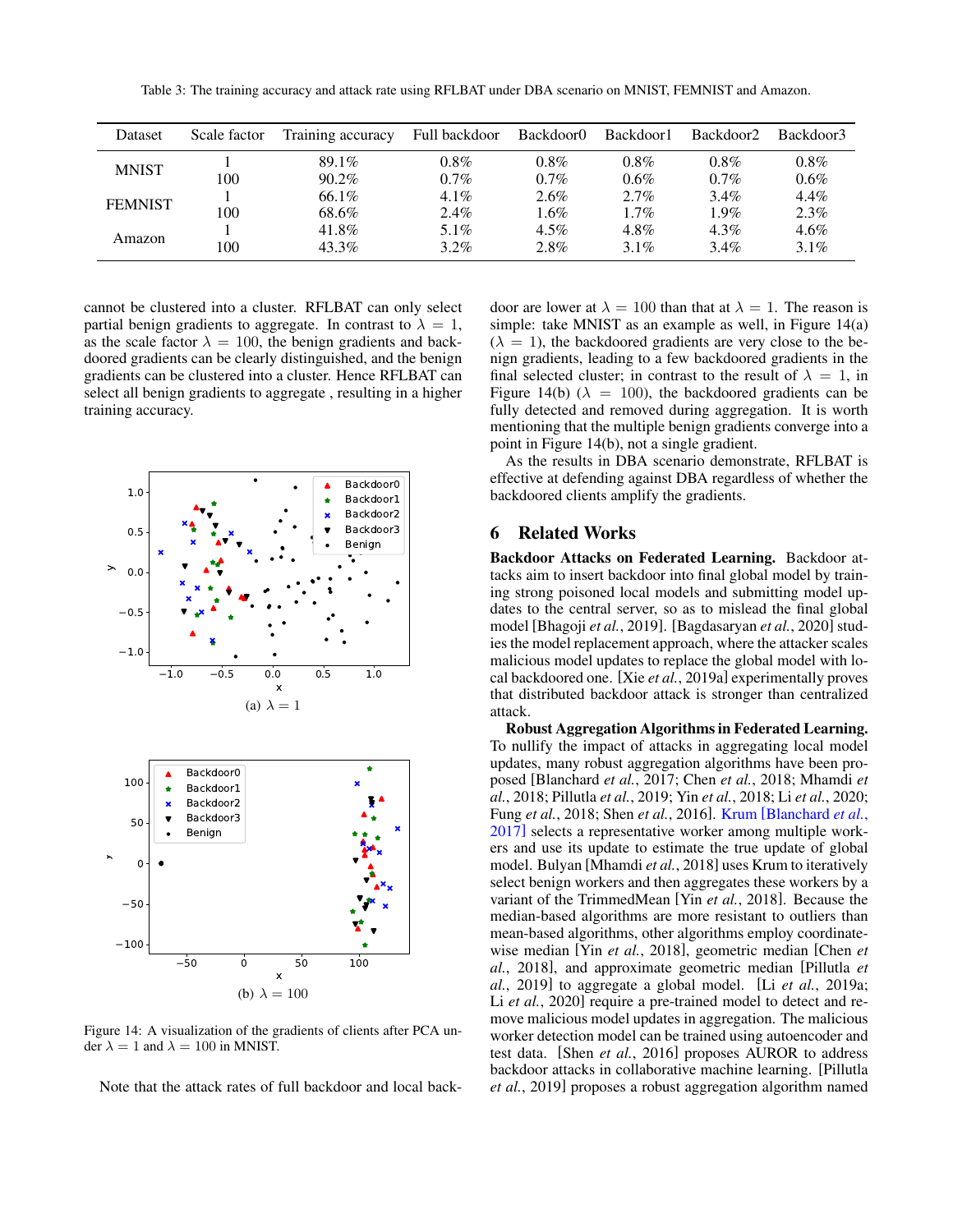RFA by replacing the weighted arithmetic mean with an approximate geometric median, so as to reduce the impact of the contaminated updates. [Fung *et al.*[, 2018\]](#page-11-10) proposes Fools-Gold, which calculates the cosine similarity of the gradient updates from clients, reduces aggregation weights of clients that contribute similar gradient updates, thus promoting contribution diversity.

## 7 Conclusion

In this work, we propose a robust aggregation algorithm named RFLBAT based on unsupervised learning against backdoor attack, in which the central server can detect and remove backdoored gradients using PCA technique and Kmeans clustering algorithm. Our algorithm does not require prior knowledge of the expected number of backdoored attackers, and does not access to the training data and test data. We have conducted extensive experiments using MNIST, FEMNIST and Amazon datasets with LR, CNN and LSTM models respectively. We consider four backdoor attack scenarios: different number of attackers (DNA), different Non-IID scenarios (DNS), different number of clients (DNC) and distributed backdoor attack (DBA). The experimental results indicate that RFLBAT is able to outperform the existing robust aggregation algorithms, and can mitigate various backdoor attack scenarios. RFLBAT is also effective even when backdoored clients overwhelm benign clients.

## References

- <span id="page-11-15"></span>[Arthur and Vassilvitskii, 2006] David Arthur and Sergei Vassilvitskii. k-means++: The advantages of careful seeding. Technical report, Stanford, 2006.
- <span id="page-11-0"></span>[Bagdasaryan *et al.*, 2020] Eugene Bagdasaryan, Andreas Veit, Yiqing Hua, Deborah Estrin, and Vitaly Shmatikov. How to backdoor federated learning. In *International Conference on Artificial Intelligence and Statistics*, pages 2938–2948. PMLR, 2020.
- <span id="page-11-6"></span>[Bhagoji *et al.*, 2019] Arjun Nitin Bhagoji, Supriyo Chakraborty, Prateek Mittal, and Seraphin Calo. Analyzing federated learning through an adversarial lens. In *International Conference on Machine Learning*, pages 634–643. PMLR, 2019.
- <span id="page-11-7"></span>[Blanchard *et al.*, 2017] Peva Blanchard, Rachid Guerraoui, and et al. Machine learning with adversaries: Byzantine tolerant gradient descent. In *NIPS*, pages 119–129, 2017.
- <span id="page-11-2"></span>[Bonawitz *et al.*, 2019] Keith Bonawitz, Hubert Eichner, Wolfgang Grieskamp, Dzmitry Huba, Alex Ingerman, Vladimir Ivanov, Chloe Kiddon, Jakub Konečný, Stefano Mazzocchi, H Brendan McMahan, et al. Towards federated learning at scale: System design. *arXiv preprint arXiv:1902.01046*, 2019.
- <span id="page-11-13"></span>[Caldas *et al.*, 2018] Sebastian Caldas, Sai Meher Karthik Duddu, and et al. Leaf: A benchmark for federated settings. *arXiv preprint arXiv:1812.01097*, 2018.
- <span id="page-11-8"></span>[Chen *et al.*, 2018] Yudong Chen, Lili Su, and et al. Distributed statistical machine learning in adversarial settings:

Byzantine gradient descent. In *ACM SIGMETRICS*, pages 96–96, 2018.

- <span id="page-11-11"></span>[Fang *et al.*, 2020] Minghong Fang, Xiaoyu Cao, Jinyuan Jia, and Neil Gong. Local model poisoning attacks to byzantine-robust federated learning. In *29th* {*USENIX*} *Security Symposium (*{*USENIX*} *Security 20)*, pages 1605–1622, 2020.
- <span id="page-11-10"></span>[Fung *et al.*, 2018] Clement Fung, Chris J. M Yoon, and et al. Mitigating sybils in federated learning poisoning. 2018.
- <span id="page-11-18"></span>[Gu *et al.*, 2019] Tianyu Gu, Kang Liu, Brendan Dolan-Gavitt, and Siddharth Garg. Badnets: Evaluating backdooring attacks on deep neural networks. *IEEE Access*, 7:47230–47244, 2019.
- <span id="page-11-3"></span>[Hard *et al.*, 2018] Andrew Hard, Kanishka Rao, Rajiv Mathews, Swaroop Ramaswamy, Françoise Beaufays, Sean Augenstein, Hubert Eichner, Chloé Kiddon, and Daniel Ramage. Federated learning for mobile keyboard prediction. *arXiv preprint arXiv:1811.03604*, 2018.
- <span id="page-11-14"></span>[Hotelling, 1933] Harold Hotelling. Analysis of a complex of statistical variables into principal components. *Journal of educational psychology*, 24(6):417, 1933.
- <span id="page-11-1"></span>[Kairouz *et al.*, 2019] Peter Kairouz, H Brendan McMahan, Brendan Avent, Aurélien Bellet, Mehdi Bennis, Arjun Nitin Bhagoji, Kallista Bonawitz, Zachary Charles, Graham Cormode, Rachel Cummings, et al. Advances and open problems in federated learning. *arXiv preprint arXiv:1912.04977*, 2019.
- <span id="page-11-12"></span>[LeCun *et al.*, 1998] Yann LeCun, Léon Bottou, Yoshua Bengio, and Patrick Haffner. Gradient-based learning applied to document recognition. *Proceedings of the IEEE*, 86(11):2278–2324, 1998.
- <span id="page-11-4"></span>[Li *et al.*, 2014] Mu Li, David G Andersen, and et al. Scaling distributed machine learning with the parameter server. In *OSDI*, pages 583–598, 2014.
- <span id="page-11-16"></span>[Li *et al.*, 2019a] Suyi Li, Yong Cheng, and et al. Abnormal client behavior detection in federated learning. 2019.
- <span id="page-11-19"></span>[Li *et al.*, 2019b] Xiang Li, Kaixuan Huang, Wenhao Yang, Shusen Wang, and Zhihua Zhang. On the convergence of fedavg on non-iid data. *arXiv preprint arXiv:1907.02189*, 2019.
- <span id="page-11-9"></span>[Li et al., 2020] Suyi Li, Yong Cheng, and et al. Learning to detect malicious clients for robust federated learning. *arXiv preprint arXiv:2002.00211*, 2020.
- <span id="page-11-5"></span>[Mcmahan et al., 2016] H. Brendan Mcmahan, Eider Moore, and et al. Communication-efficient learning of deep networks from decentralized data. 2016.
- <span id="page-11-17"></span>[McMahan *et al.*, 2017] Brendan McMahan, Eider Moore, Daniel Ramage, Seth Hampson, and Blaise Aguera y Arcas. Communication-efficient learning of deep networks from decentralized data. In *Artificial intelligence and statistics*, pages 1273–1282. PMLR, 2017.